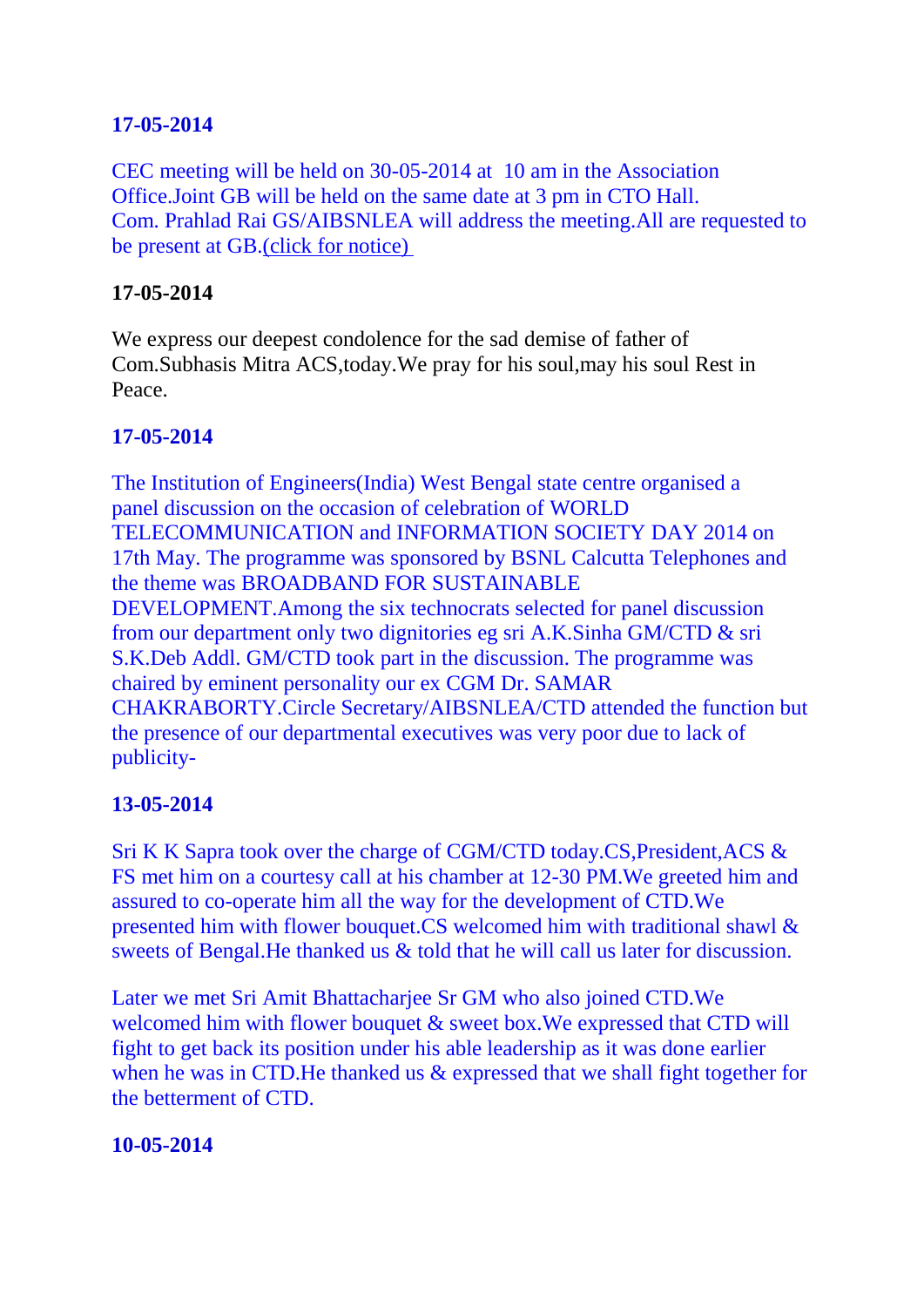CS,ACSs & CWC member met PGM regarding posting of DE/DGM ,LA posting of PA to stenos etc.Also we pointed out that some RLUs are being out for Air condition problem.PGM appreciated our view and assured to see the cases,A/C problems are being sorted out.Soon we will get result.

## **07-05-2014**

The 4th Branch Conference of AIBSNLEA/CTD TBZ Branch held on 06-05- 2014 at TBZ Exchange Club Room(9th floor).Almost all members of the branch were present in the conference.Leaders from Circle Body including President,Circle Secretary;Branch Secretaries from other branches were also present as invitee.

The meeting was presided over by Branch President Tridip Chakraborty,BS Bithi Mukhopadhyay placed his report to the house. Five members participated in the discussion on Secretary report and A/Cs.Report was unanimously accepted & adopted.A/Cs placed also accepted by all.

On behalf of Circle CS in his deliberation greeted all and apprised the house about the present position of several cadre issues in detail.

A strong Branch body of 17 members (including 1 CEC member)was elected unanimously for the next term headed by

# **Sri Joyeb Samadder CAO/SBP-President (9433000274)**

**Smt.Bithi Mukhopadhay SDE/Tech/TX - Secretary(9432001361) &**

# **Sri Gangadhar Mondal JAO/W & B/Plr- Financial Secretary(8902000642)**

We congratulate the all the members of TBZ Branch & they will work hard under the leadership of new committee.

# **07-05-2014**

CS,ACS,OS & BS/North met Sri Jayanta Koley Dir/Vig/CTD on a courtesy call. We hoped that he he will be very much successful in his new assignment like before.We informed him about some long pending cases and insisted to adhere to CVC guideline to dispose disciplinary cases in time bound manner.He appreciated our views and assured to speed up the disposal.

# **06-05-2014**

Members of South Branch met DGM/NWO/South on 5/5/2014 on agenda meeting.BS,President,CEC members And Circle OS were present. Discussions